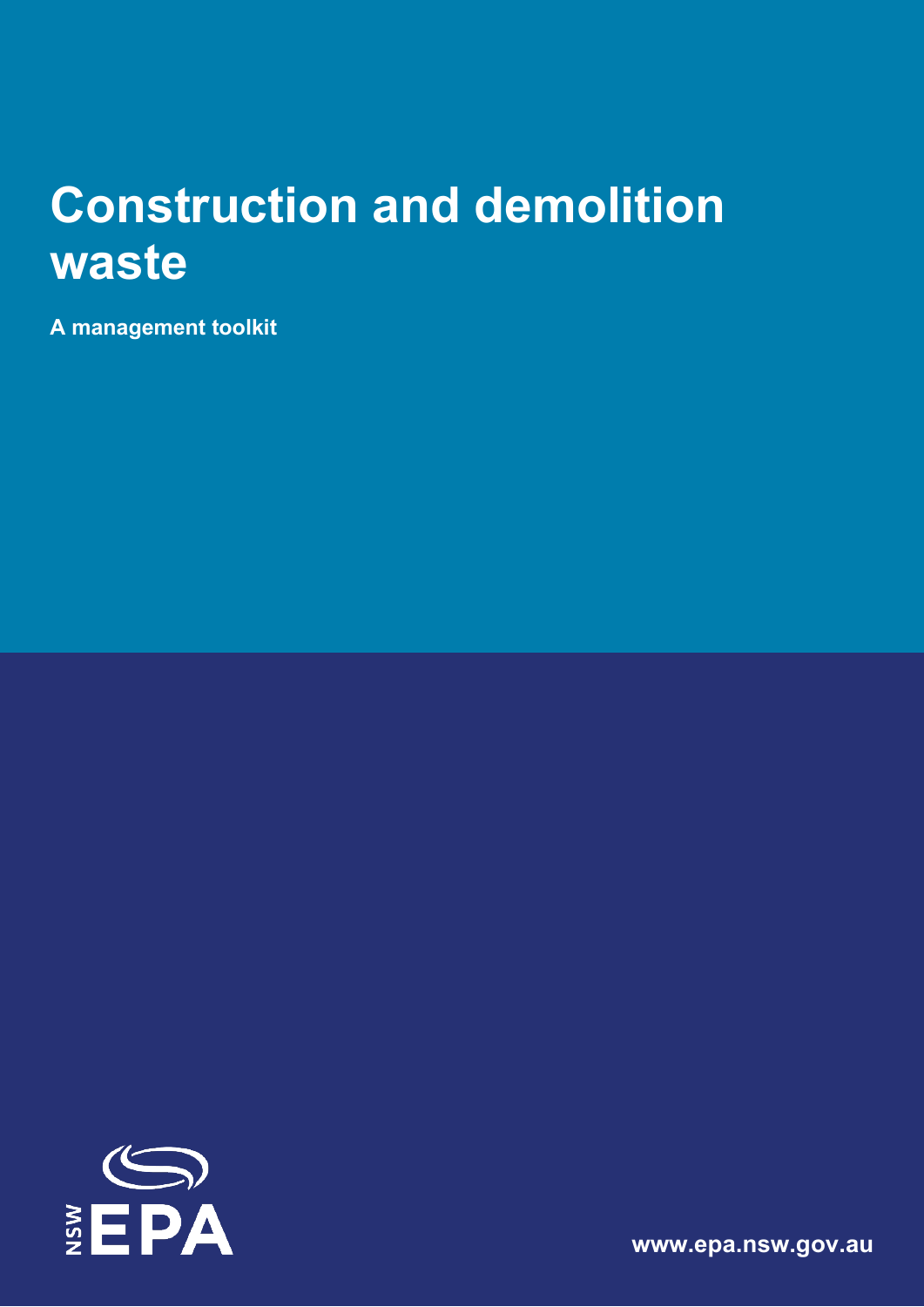© 2020 State of NSW and the NSW Environment Protection Authority

With the exception of photographs, the State of NSW and the NSW Environment Protection Authority (EPA) are pleased to allow this material to be reproduced in whole or in part for educational and non-commercial use, provided the meaning is unchanged and its source, publisher and authorship are acknowledged. Specific permission is required for the reproduction of photographs.

The EPA has compiled this toolkit in good faith, exercising all due care and attention. No representation is made about the accuracy, completeness or suitability of the information in this publication for any particular purpose. The EPA shall not be liable for any damage which may occur to any person or organisation taking action or not on the basis of this publication. Readers should seek appropriate advice when applying the information to their specific needs.

All content in this publication is owned by the EPA and is protected by Crown Copyright, unless credited otherwise. It is licensed under the [Creative Commons Attribution 4.0](http://creativecommons.org/licenses/by/4.0/deed.en)  [International \(CC BY 4.0\),](http://creativecommons.org/licenses/by/4.0/deed.en) subject to the exemptions contained in the licence. The legal code for the licence is available at [Creative Commons.](http://creativecommons.org/licenses/by/4.0/legalcode)

The EPA asserts the right to be attributed as author of the original material in the following manner: © State of New South Wales and the NSW Environment Protection Authority 2020.

Published by:

NSW Environment Protection Authority 4 Parramatta Square, 12 Darcy Street Parramatta NSW 2150 Locked Bag 5022, Parramatta NSW 2124 Phone: +61 2 9995 5000 (switchboard) Phone: 131 555 (NSW only – environment information and publications requests) Fax: +61 2 9995 5999 TTY users: phone 133 677, then ask for 131 555 Speak and listen users: phone 1300 555 727, then ask for 131 555 Email: [info@epa.nsw.gov.au](mailto:info@epa.nsw.gov.au)  Website: [www.epa.nsw.gov.au](http://www.epa.nsw.gov.au/)

Report pollution and environmental incidents Environment Line: 131 555 (NSW only) or [info@epa.nsw.gov.au](mailto:info@epa.nsw.gov.au) See also [www.epa.nsw.gov.au](http://www.epa.nsw.gov.au/) 

ISBN 978 1 922447 06 7 EPA 2020P2392 June 2020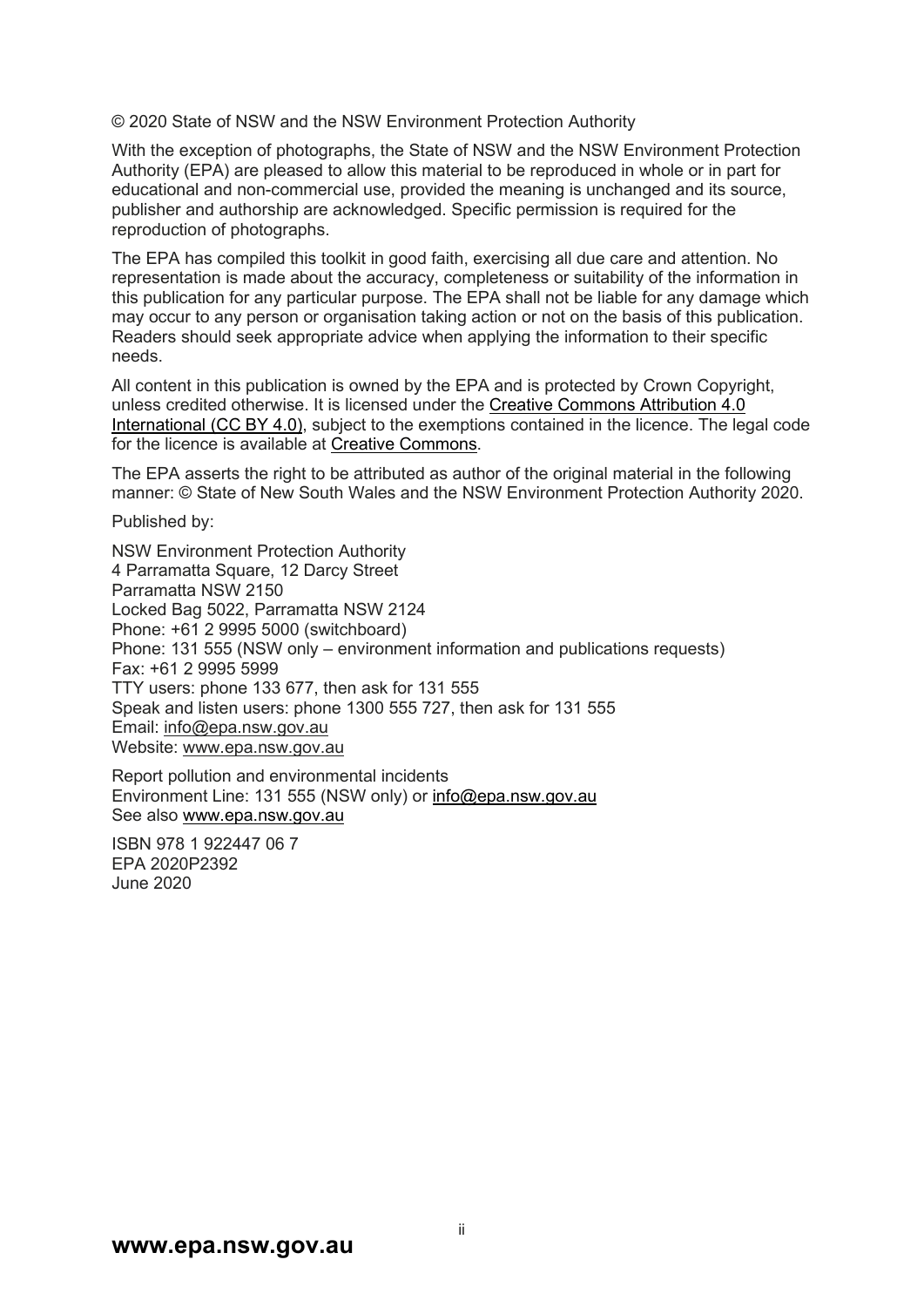# **Contents**

| <b>Introduction</b>                                            | $\mathbf 2$    |
|----------------------------------------------------------------|----------------|
| 1. Who is responsible for lawfully disposing of waste?         | 3              |
| 1.1. Waste flows for common construction and demolition waste  | 3              |
| 2. The tender and contract                                     | 5              |
| 2.1. Tender specification considerations                       | 5              |
| Waste management plan (WMP)                                    | 5              |
| 2.2. Waste contract considerations                             | 6              |
| 3. Management of waste on construction and demolition projects | 7              |
| 3.1. Tools available to assess compliance                      | $\overline{7}$ |
| 4. Resources                                                   | 15             |
| <b>4.1. Abbreviations</b>                                      | 15             |
| 4.2. Definitions                                               | 15             |
| Asbestos                                                       | 15             |
| Asbestos waste                                                 | 15             |
| Building and demolition waste                                  | 16             |
| <b>Contaminated soil</b>                                       | 16             |
| Excavated natural material (ENM)                               | 17             |
| Virgin excavated natural material (VENM)                       | 17             |
| 4.3. Webpages                                                  | 18             |
|                                                                |                |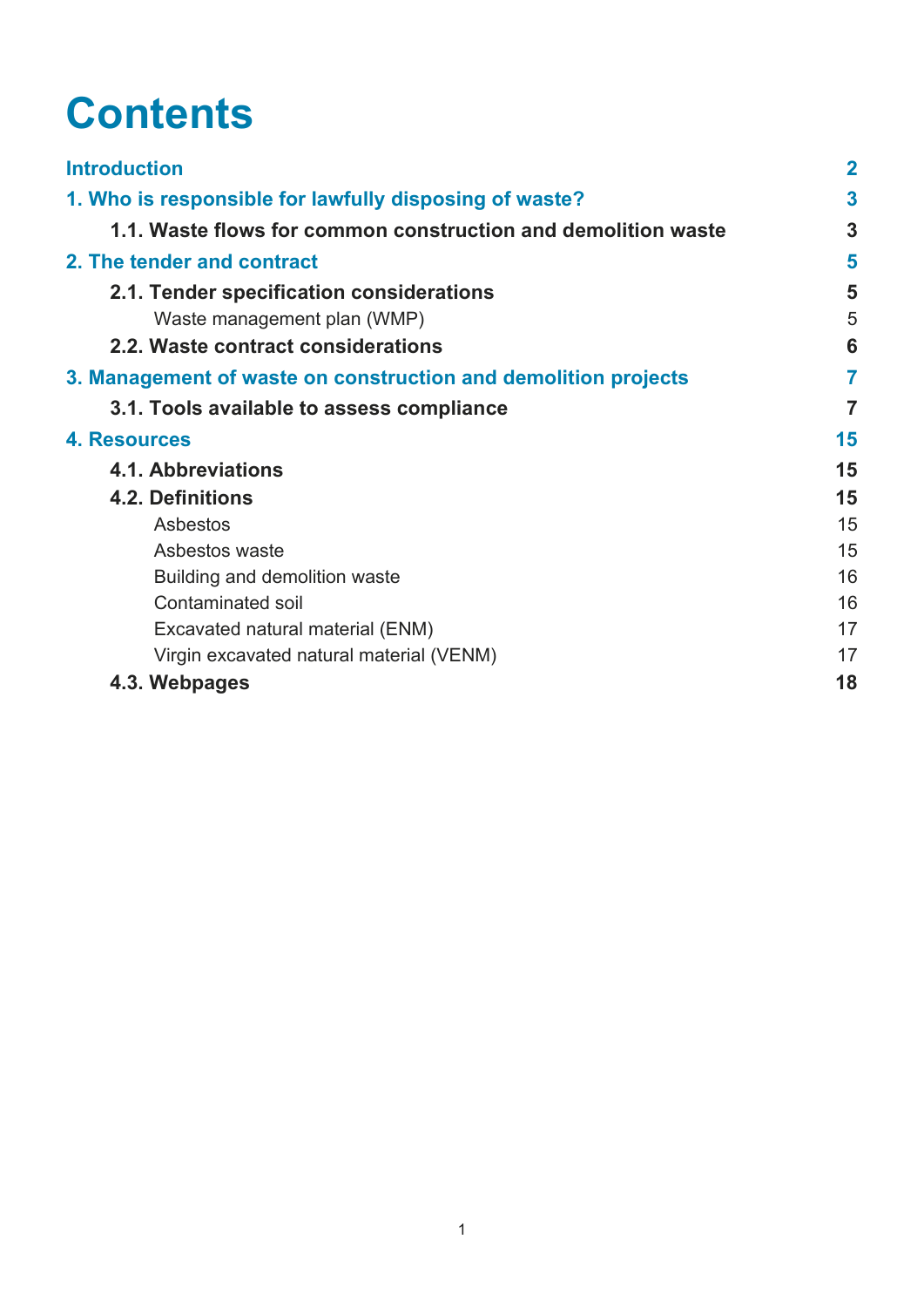# <span id="page-3-0"></span>**Introduction**

This toolkit refers specifically to the tender, contract and project management phases of construction projects. It is designed to help procurement officers and construction project managers to engage contractors and work on contracts that involve construction and demolition.

Unlawful waste disposal or fraudulent behaviour by principal contractors and subcontractors creates the potential for significant reputation damage, financial penalty and criminal conviction.

The NSW Environment Protection Authority (EPA) recommends procurement officers and construction project managers be familiar with how their principal contractors and subcontractors manage and dispose of waste.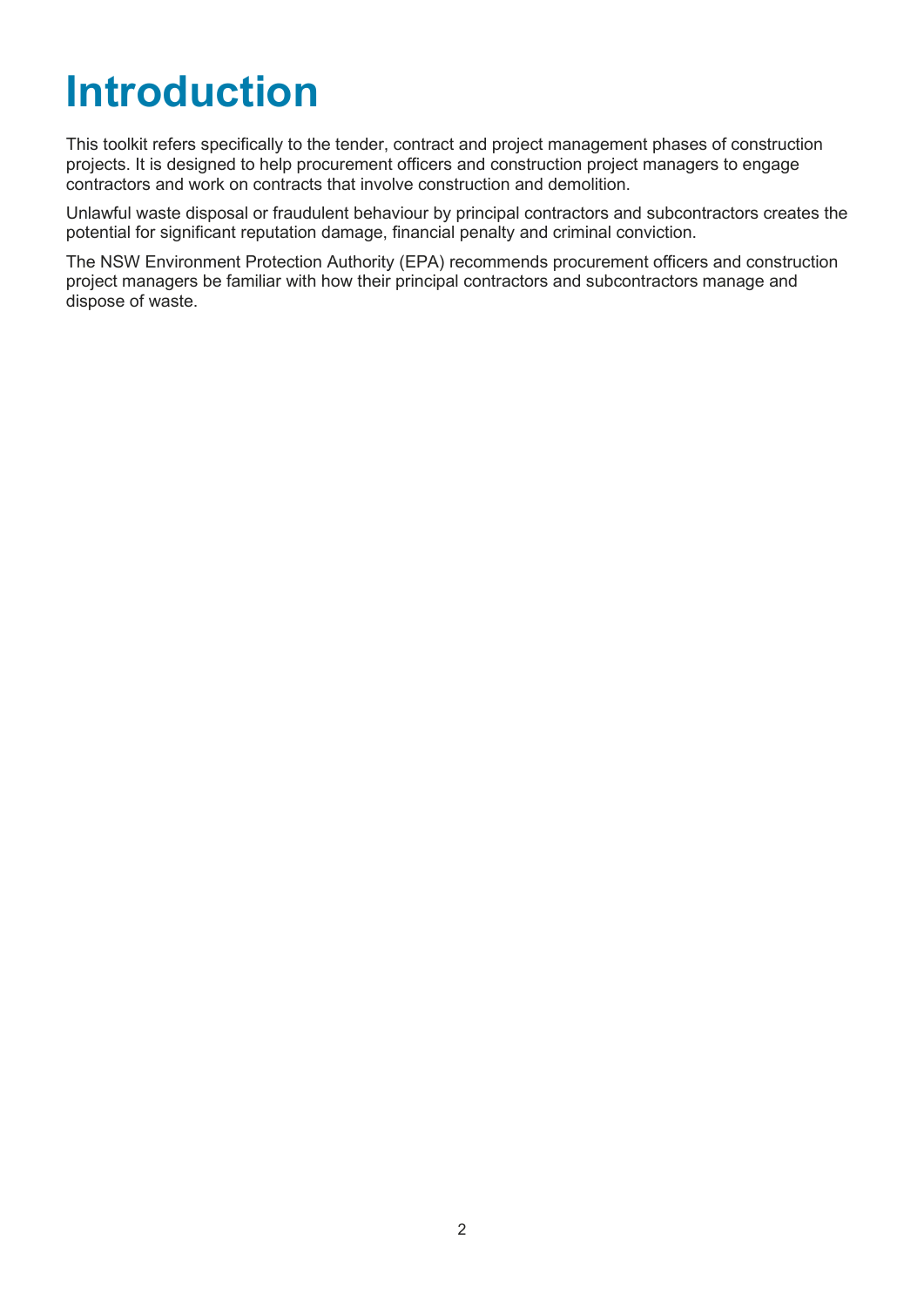# <span id="page-4-0"></span>**1. Who is responsible for lawfully disposing of waste?**

Waste generated from construction and demolition projects, including soil, contaminated soil and demolition waste, must be re-used or disposed of lawfully. Unlawful waste disposal or fraudulent practices by your principal contractors and subcontractors potentially exposes the proponent or your organisation to significant reputation damage and significant penalties including criminal conviction.

In NSW the **owner of the waste** and the **waste transporter** may both be guilty of an offence when waste is transported to a place that cannot lawfully be used as a waste facility.

The **owner of waste** includes, in relation to waste that has been transported, the person who was the owner of the waste immediately before it was transported (Section 143(4) of the *Protection of the Environment Operations Act 1997* (POEO Act)).

Section 143 of the POEO Act makes it an offence to transport waste to a place that cannot lawfully accept it. Penalties apply for doing the wrong thing. The **maximum penalty** is:

- \$1,000,000 for a corporation
- \$250,000 for an individual.

A range of orders under Part 8.3 of the POEO Act may be sought from the courts to recover costs and expenses and obtain compensation for offences proven. Orders can be made in addition to any penalty or action imposed in relation to the offence.

### **This toolkit provides guidance to support lawful waste disposal practices.**

**Part 1** outlines recommended areas for consideration when developing tender documents and contracts.

**Part 2** outlines some of the tools available to check waste transport and disposal compliance by principal contractors and subcontractors.

A supporting document, [Owner's guide to lawful disposal of construction and demolition waste](https://www.epa.nsw.gov.au/your-environment/waste/industrial-waste/construction-demolition)  $(PDF 22KB)^1$  $(PDF 22KB)^1$ , is available on the EPA website.

## <span id="page-4-1"></span>**1.1. Waste flows for common construction and demolition waste**

The diagram on the next page shows the flow of wastes commonly generated at construction and demolition projects. This diagram is general and not exhaustive.

<span id="page-4-2"></span><sup>1</sup> <https://www.epa.nsw.gov.au/your-environment/waste/industrial-waste/construction-demolition>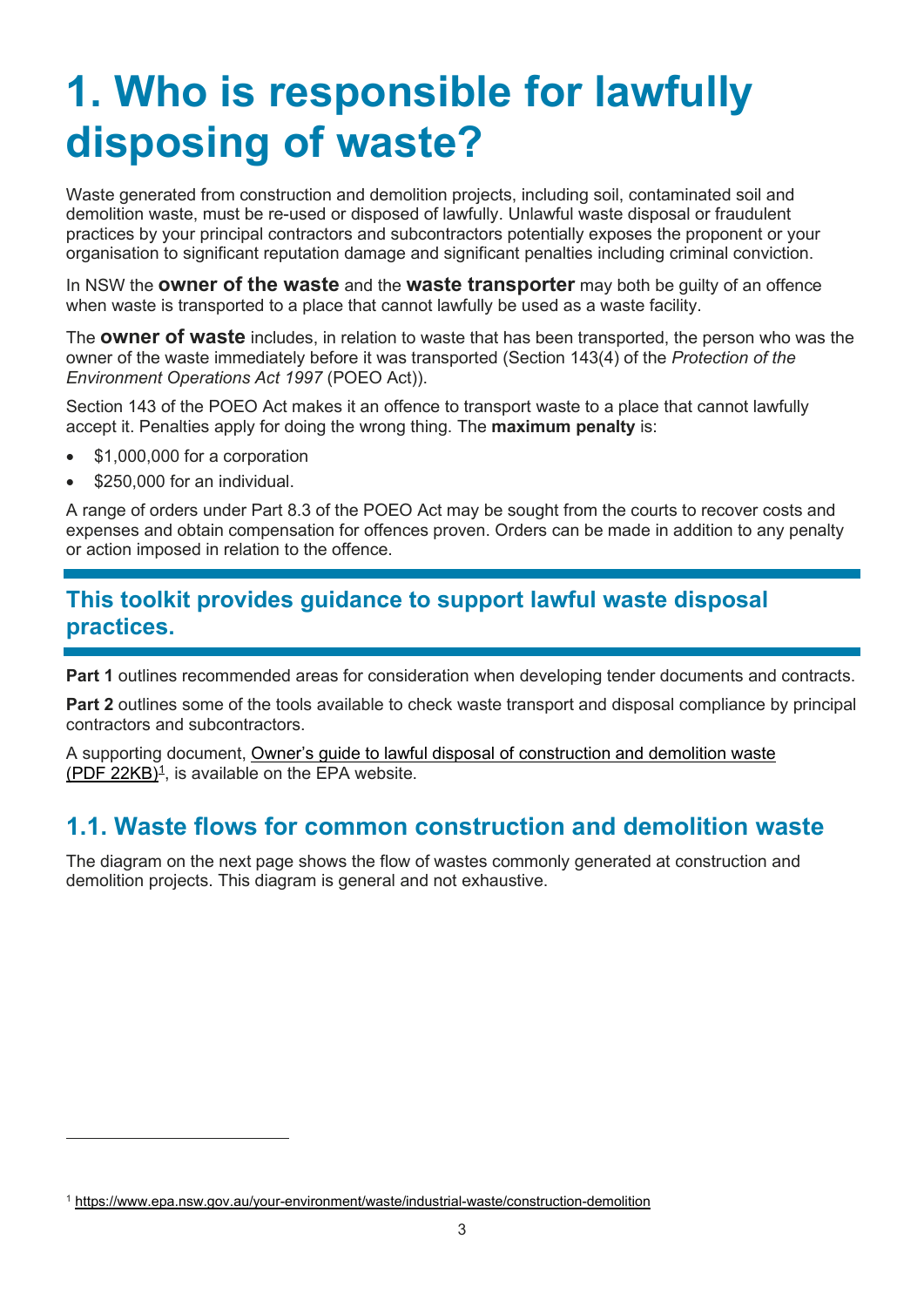

# **Waste flows for common** construction and demolition waste

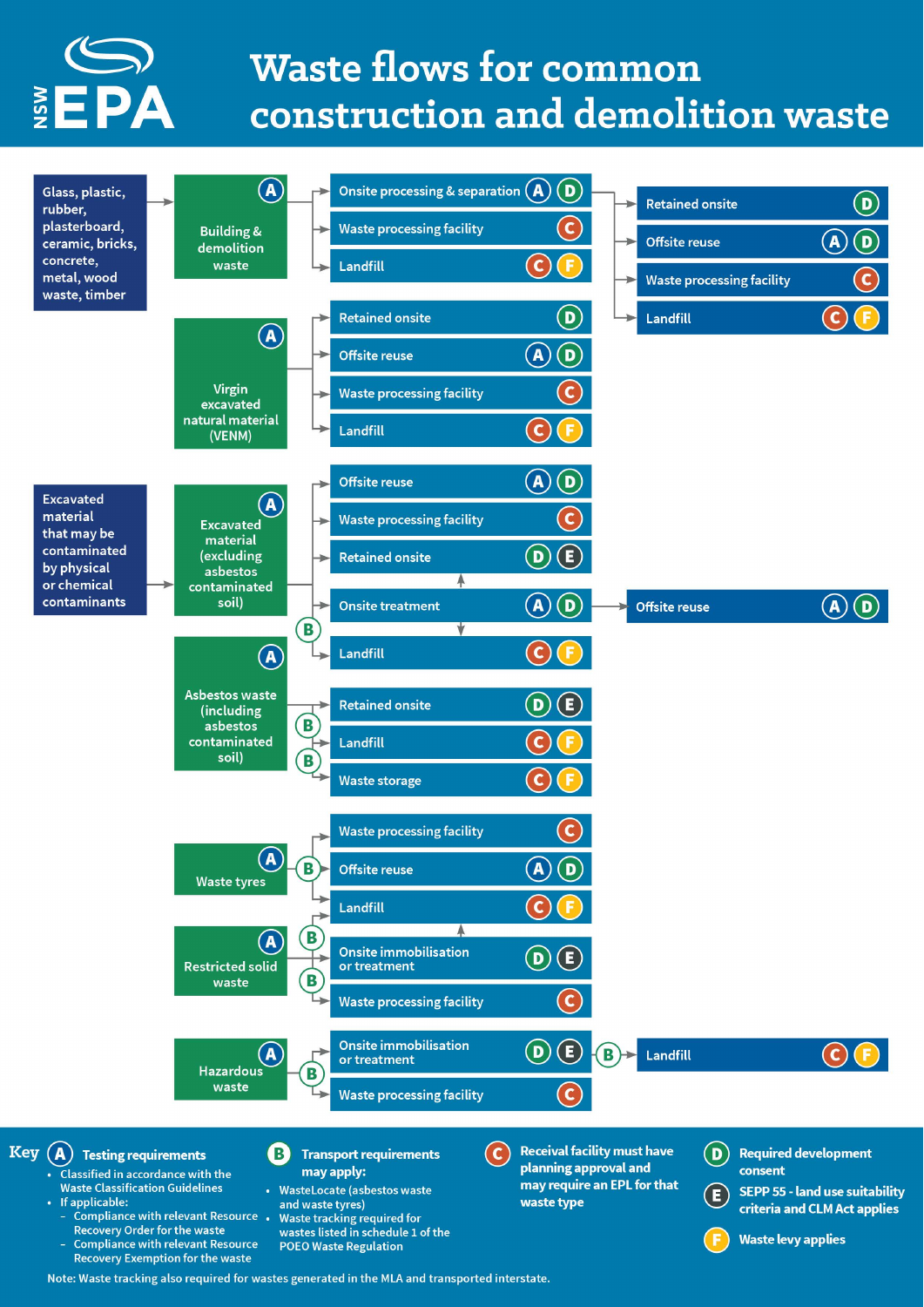# <span id="page-6-0"></span>**2. The tender and contract**

The EPA recommends considering the steps below, in addition to any other relevant matters, when preparing requests for tender documentation for principal contractors.

## <span id="page-6-1"></span>**2.1. Tender specification considerations**

### <span id="page-6-2"></span>**Waste management plan (WMP)**

Consider including the following in your WMP:

- a.  $\,$  waste classification in accordance with the NSW EPA's [Waste Classification Guidelines](http://www.epa.nsw.gov.au/your-environment/waste/classifying-waste/waste-classification-guidelines) $^2$  $^2$ , allotting budget and time to this task
- b. estimated quantities of each waste type to be removed from the site
- c. re-use options
- d. suitable receival sites for excavated material including virgin excavated natural material (VENM) and excavated natural material (ENM)
- e. an outline of how the waste types will be managed during the construction phases, from generation to reuse, recycling or disposal. Include details of any receival sites to be used and the required approvals e.g. development consent, environment protection licence (EPL)
- f. a reporting and monitoring template used to deliver the above-mentioned information to the principal contractor. Note: this may be able to occur within overall project reporting
- g. an itemised schedule of rates for the transport, disposal and recycling of each type of waste including any contaminated soil
- h. details of any contractors and subcontractors to be used, their environmental history, ACN/ABN and how subcontractors will be managed
- i. details of monitoring of transporters such as GPS trackers, [WasteLocate](http://www.epa.nsw.gov.au/your-environment/waste/transporting-asbestos-waste-tyres/tracking-asbestos-waste-locate)<sup>[3](#page-6-4)</sup> and waste tracking
- j. allocated areas for waste segregation, stockpiling and management, if applicable
- k. contact details for consultant and disposal company that can manage contaminated soil, if applicable
- l. sufficient contingency budget and a plan for dealing with unearthed contamination. The plan will need to cover how the unearthed contamination will be managed and the estimated cost to the client.

<span id="page-6-3"></span><sup>2</sup> [www.epa.nsw.gov.au/your-environment/waste/classifying-waste/waste-classification-guidelines](http://www.epa.nsw.gov.au/your-environment/waste/classifying-waste/waste-classification-guidelines)

<span id="page-6-4"></span><sup>3</sup> [www.epa.nsw.gov.au/your-environment/waste/transporting-asbestos-waste-tyres/tracking-asbestos-waste-locate](http://www.epa.nsw.gov.au/your-environment/waste/transporting-asbestos-waste-tyres/tracking-asbestos-waste-locate)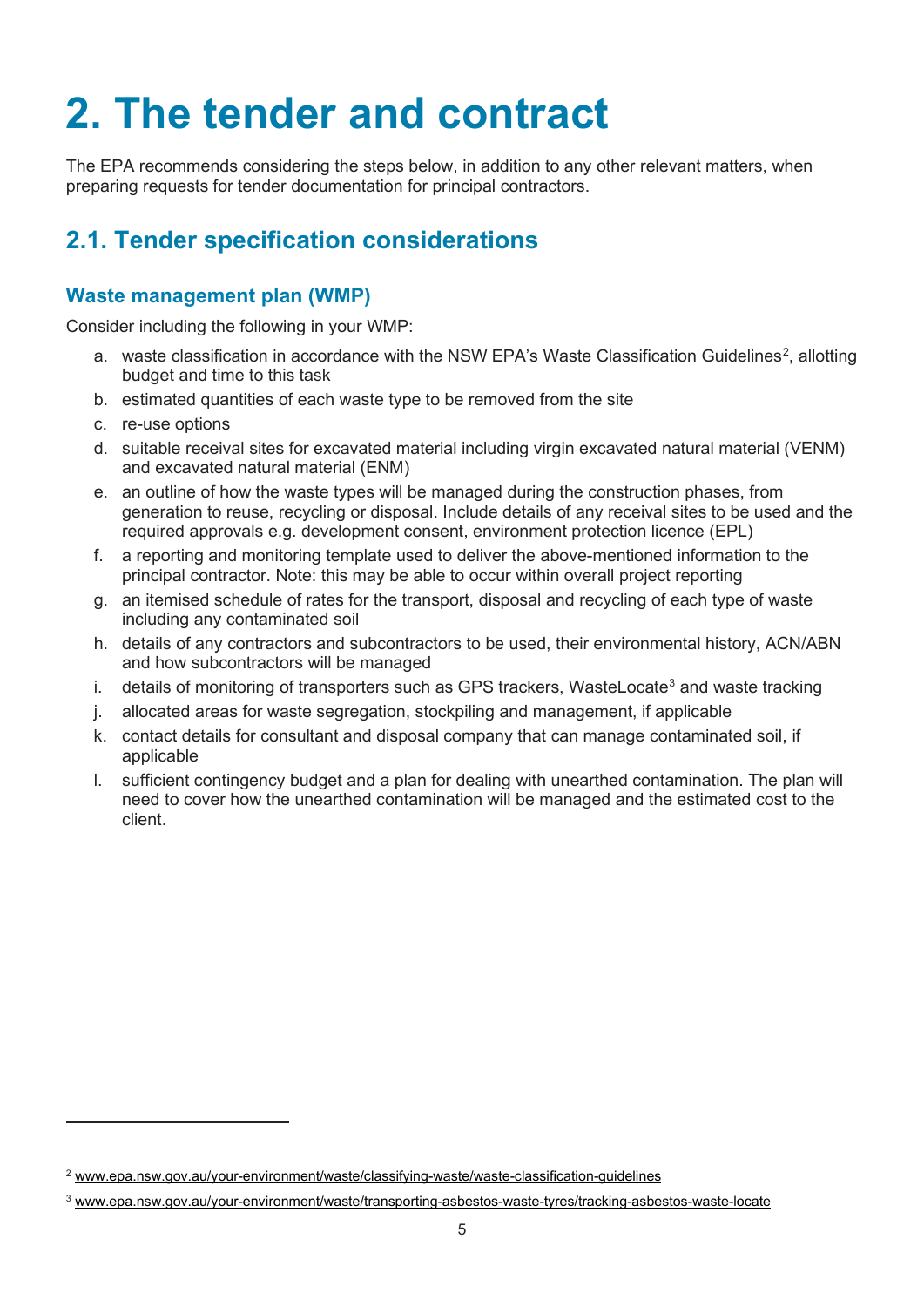## <span id="page-7-0"></span>**2.2. Waste contract considerations**

The EPA recommends that you consider the following, in addition to any other relevant factors, when preparing contracts with principal contractors for the management, transport and/or the disposal of waste:

- a. requiring principal contractors and subcontractors to adhere to WMP requirements
- b. requiring the proponent or your organisation to be advised of variation/updates to the WMP
- c. requiring principal contractors and subcontractors to follow any reporting and monitoring template developed under the WMP
- d. linking payment milestones to evidence of lawful waste reuse, recycling or disposal. For example, require waste classification reports, the receival sites development consent, recycling and disposal dockets prior to milestone payment
- e. paying disposal costs directly to the disposal or recycling facilities and paying the transporter for transport only
- f. requiring transport monitoring (e.g. GPS tracking, WasteLocate, waste tracking) and recording waste dispatch details from site
- g. requiring details of any subcontractors to be used, their environmental history, ACN/ABN and how they will be managed
- h. requiring evidence of lawful disposal/recycling/re-use (for example EPL or development consent and WasteLocate consignment number) before waste is removed from site.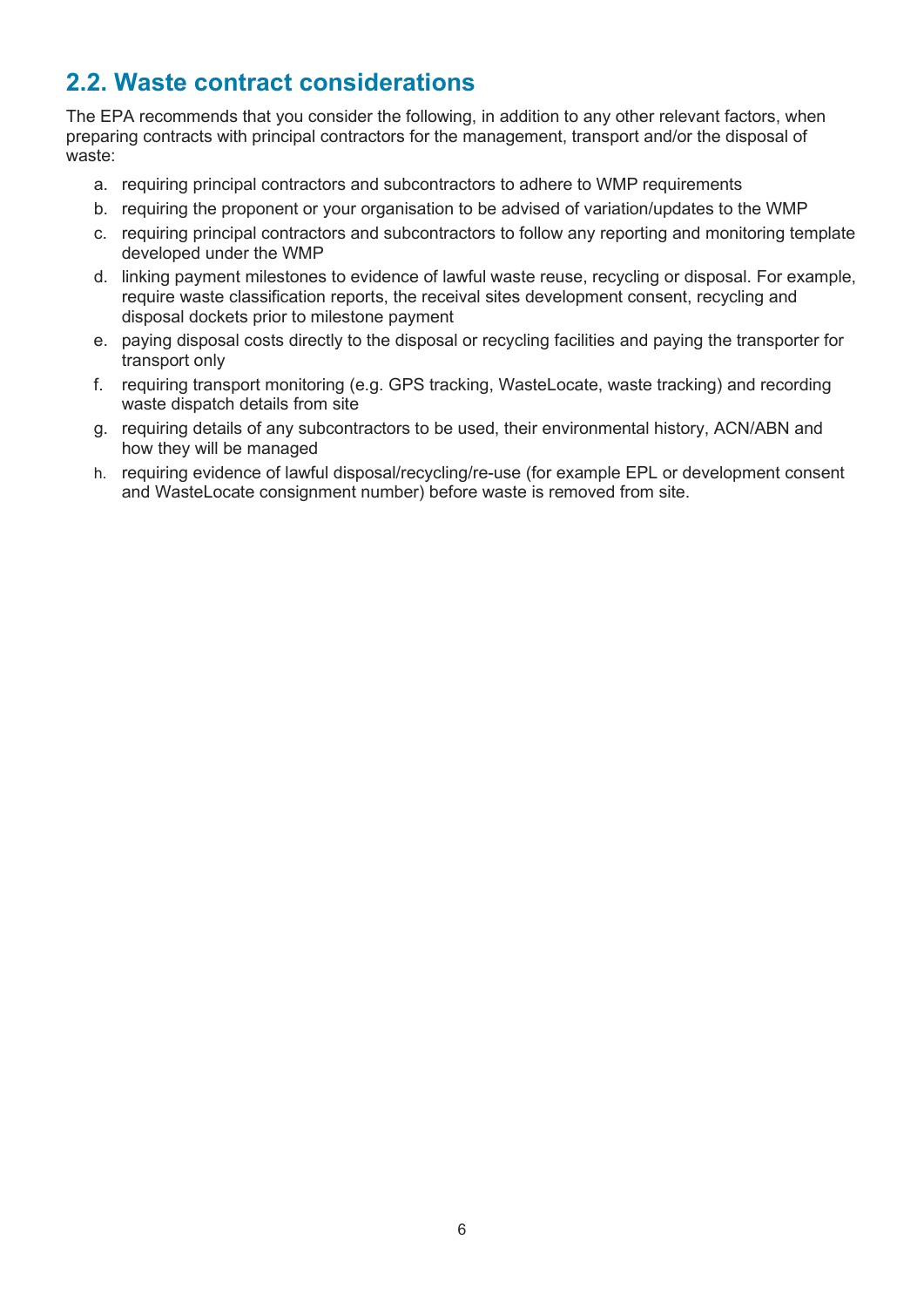# **3. Management of waste on construction and demolition projects**

## **3.1. Tools available to assess compliance**

The EPA strongly recommends that procurement officers and project managers ensure their contractors meet contractual obligations for the lawful transport of waste and its disposal off site.

While procurement officers and project managers must rely on their own inquiries, the checklists in the tables that follow highlight some factors that may help in assessing whether contractual obligations have been met when transporting common types of waste to another place for re-use, processing or disposal. The checklists are not exhaustive.

The checklists also provide suggested examples of the types of information that contractors provide as evidence of lawful transport or disposal. The EPA recommends procurement officers and project managers make further inquiries if principal contractors and subcontractors cannot provide such evidence.

<span id="page-8-1"></span>

| No.            | <b>Checklist</b>                              | <b>Requirement</b>                                                                                                                                                                                                              | <b>Evidence</b>                                                                                                                                                                 | <b>Note</b> |
|----------------|-----------------------------------------------|---------------------------------------------------------------------------------------------------------------------------------------------------------------------------------------------------------------------------------|---------------------------------------------------------------------------------------------------------------------------------------------------------------------------------|-------------|
|                | Is any of the waste B&D<br>waste?             | If yes:<br>classify waste onsite using the EPA Waste<br>$\bullet$<br><b>Classification Guidelines</b><br>if the waste is subject to an RRO and RRE,<br>$\bullet$<br>all conditions of the RRO and RRE must be<br>complied with. | waste classification report<br>any records including sampling<br>results<br>records required by RRO including<br>sampling results and copies of the<br>statements of compliance |             |
| $\overline{2}$ | Will the B&D waste be<br>transported offsite? | If yes:<br>waste tracking requirements apply if waste<br>$\bullet$<br>is generated in the metropolitan levy area<br>(MLA) and transported outside NSW<br>loads must be covered during transport<br>$\bullet$                    | records detailing where material<br>was transported to<br>$\bullet$ transport records (e.g. GPS<br>trackers)                                                                    |             |

#### <span id="page-8-0"></span>**Table 1 Building and demolition waste (B&D waste)**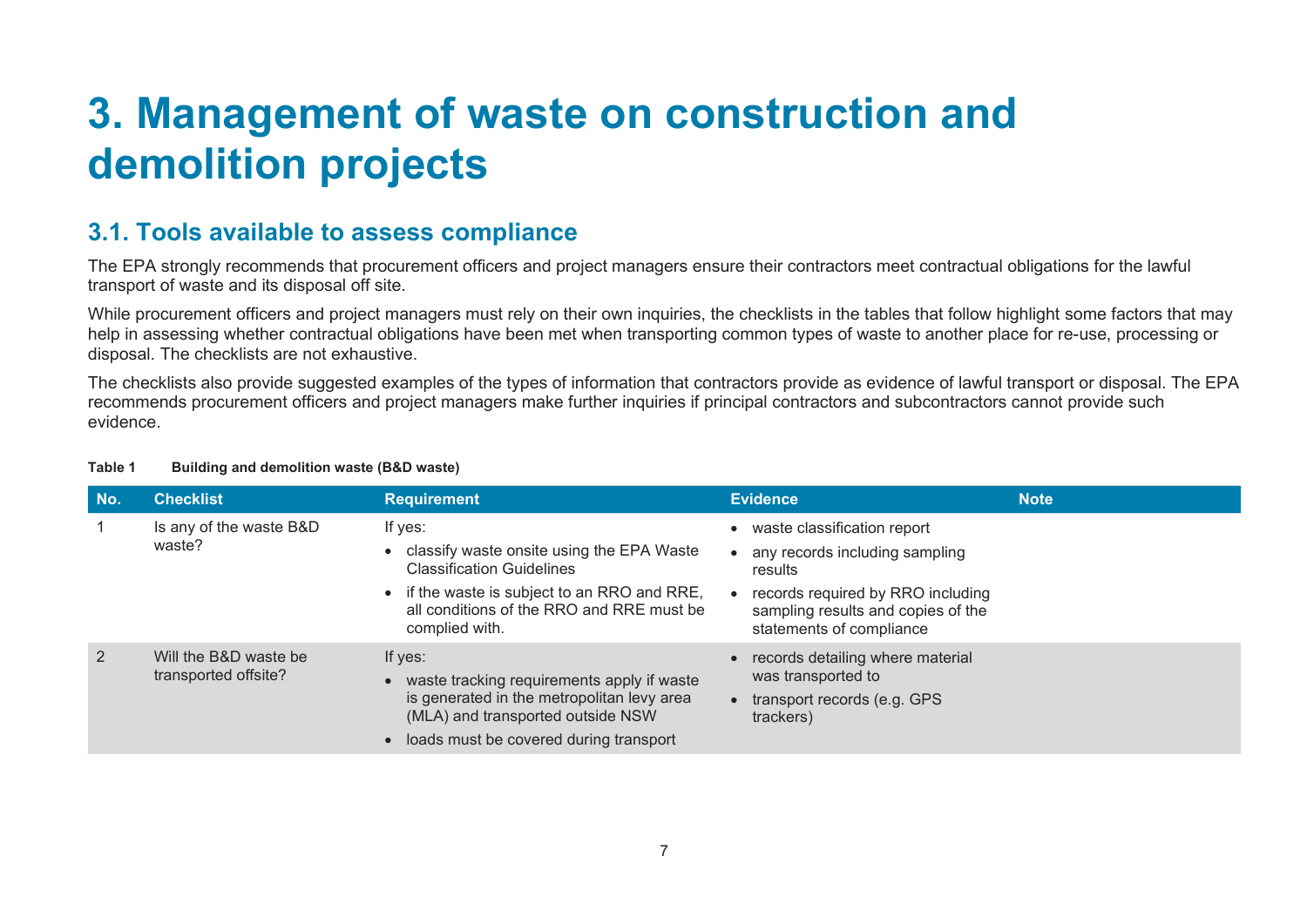| No. | <b>Checklist</b>                                               | <b>Requirement</b>                                                                                                                  | <b>Evidence</b>                                                                                                                                                                                                                                                                                                                                                       | <b>Note</b>                                                                                                         |
|-----|----------------------------------------------------------------|-------------------------------------------------------------------------------------------------------------------------------------|-----------------------------------------------------------------------------------------------------------------------------------------------------------------------------------------------------------------------------------------------------------------------------------------------------------------------------------------------------------------------|---------------------------------------------------------------------------------------------------------------------|
| 3   | Will the B&D waste be sent for<br>recycling/re-use/processing? | If yes:<br>• receival facility must have planning approval<br>and may require an EPL for those waste<br>types                       | • copy of receival facility's EPL<br>(available on public register), if<br>required.<br>• if no EPL, records showing the<br>facility can receive the waste<br>lawfully e.g. copy of the receival<br>facility's development consent<br>• weighbridge receipts<br>invoicing and payment receipts from<br>receival facility.                                             | It's recommended that you pay<br>receival facility costs directly to<br>the facility.                               |
| 4   | Will the B&D waste be sent for<br>disposal?                    | If yes:<br>disposal facility must have planning<br>$\bullet$<br>approval and may require an EPL to dispose<br>of those waste types. | • copy of disposal facility's EPL<br>(available on public register), if<br>required.<br>if there is no EPL, evidence<br>demonstrating the disposal facility<br>can receive and dispose of the<br>waste lawfully e.g. copy of the<br>disposal facility's development<br>consent<br>• weighbridge receipts<br>invoicing and payment receipts from<br>disposal facility. | It's recommended that you pay<br>receival facility costs, including<br>the waste levy, directly to the<br>facility. |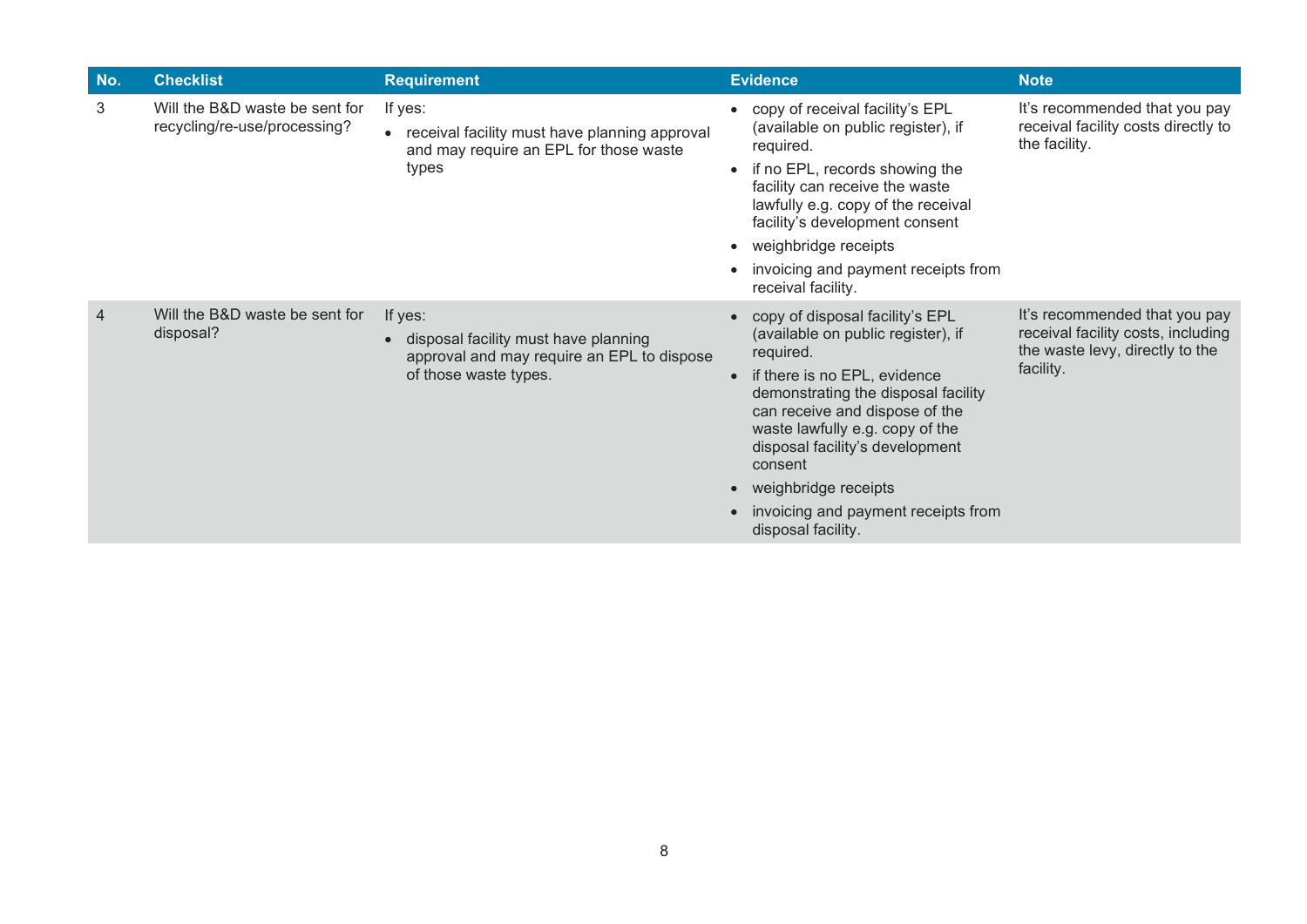#### **Table 2 Asbestos waste (including asbestos-contaminated soils)**

| No.            | <b>Checklist</b>                                   | <b>Requirement</b>                                                                                                                                                                                                                                                                                                                                                                                                                                                                                                                                                                                                                                                       | <b>Evidence</b>                                                                                                                                                                                                                                               | <b>Note</b>                                                                                           |
|----------------|----------------------------------------------------|--------------------------------------------------------------------------------------------------------------------------------------------------------------------------------------------------------------------------------------------------------------------------------------------------------------------------------------------------------------------------------------------------------------------------------------------------------------------------------------------------------------------------------------------------------------------------------------------------------------------------------------------------------------------------|---------------------------------------------------------------------------------------------------------------------------------------------------------------------------------------------------------------------------------------------------------------|-------------------------------------------------------------------------------------------------------|
| 1              | Is any of the waste asbestos<br>waste?             | If yes:<br>classify waste onsite using the EPA Waste<br>$\bullet$<br><b>Classification Guidelines</b><br>SafeWork NSW may require written<br>$\bullet$<br>notification of asbestos removal work by a<br>licensed asbestos removalist<br>you may need a clearance certificate under<br>$\bullet$<br>work, health and safety laws to verify that<br>the site is safe for normal use and can be<br>re-occupied.                                                                                                                                                                                                                                                             | • waste classification report<br>any records including sampling<br>results<br>records of site checks<br>asbestos audit<br>$\bullet$<br>copy of SafeWork NSW notification,<br>if required<br>copy of asbestos removalist's<br>licence<br>clearance certificate | 'Asbestos waste' is any waste<br>that contains asbestos.<br>including asbestos-<br>contaminated soil. |
| $\overline{2}$ | Will the asbestos waste be<br>transported offsite? | If yes:<br>• asbestos sheets must be wrapped<br>friable asbestos must be in a sealed<br>$\bullet$<br>container<br>soils contaminated with asbestos waste<br>must be wetted down and covered<br>loads must be covered during transport<br>$\bullet$<br>if asbestos waste is >100kg or 10 square<br>$\bullet$<br>metres and being transported in NSW, the<br>consignment must be tracked in<br>WasteLocate<br>the transporter must use a smart phone or<br>$\bullet$<br>tablet that connects to the internet to record<br>on-road details in WasteLocate<br>waste tracking requirements apply if<br>$\bullet$<br>asbestos waste > 10 tonnes is transported<br>outside NSW. | WasteLocate consignment number<br>(audit consignments) or<br>consignment authorisation<br>transport records (e.g. GPS tracker)                                                                                                                                |                                                                                                       |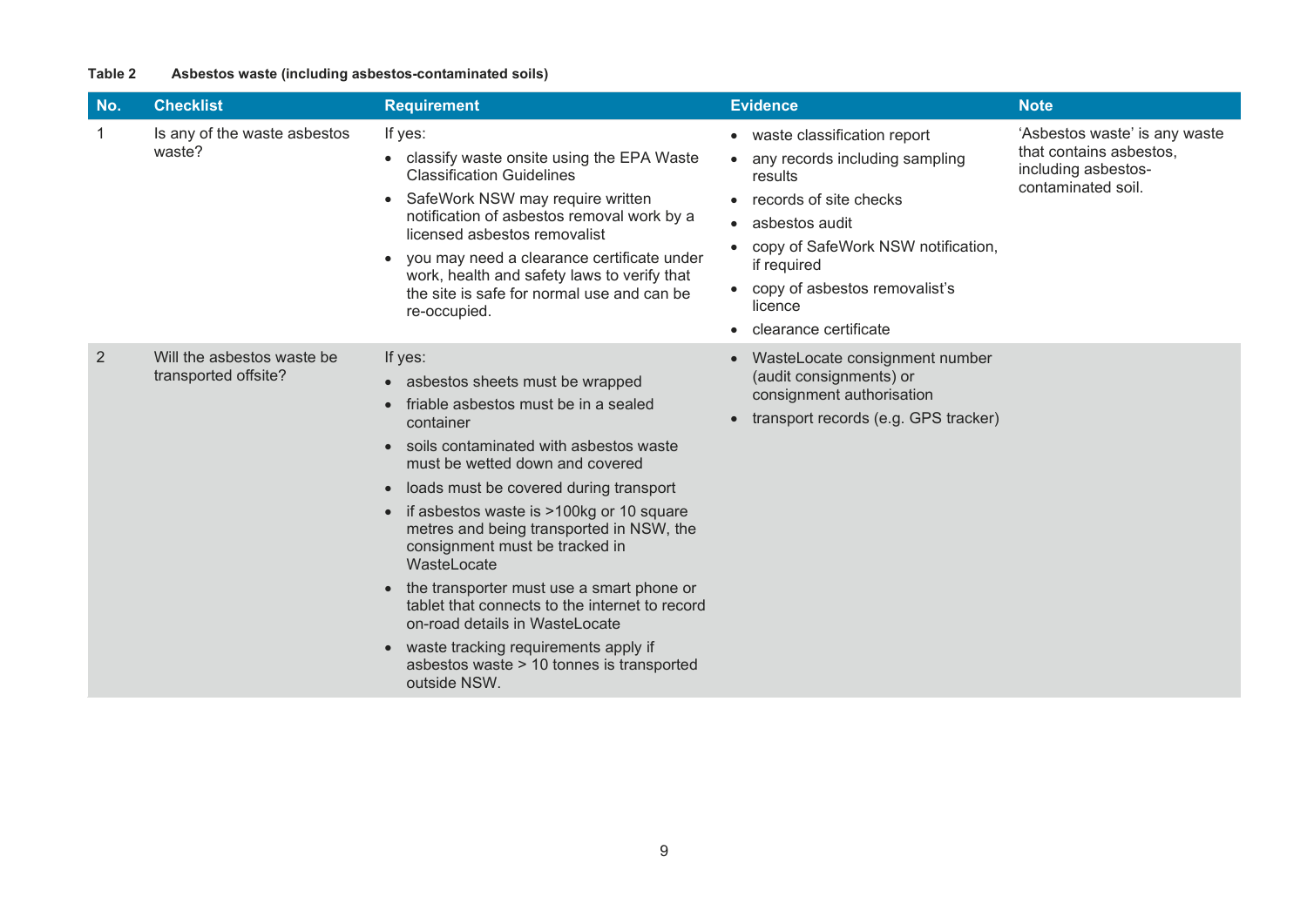| No.            | <b>Checklist</b>                                 | <b>Requirement</b>                                                                                                                                                                                       | <b>Evidence</b>                                                                                                                                                                                                                                                                                                                                                                                                              | <b>Note</b>                                                                                                         |
|----------------|--------------------------------------------------|----------------------------------------------------------------------------------------------------------------------------------------------------------------------------------------------------------|------------------------------------------------------------------------------------------------------------------------------------------------------------------------------------------------------------------------------------------------------------------------------------------------------------------------------------------------------------------------------------------------------------------------------|---------------------------------------------------------------------------------------------------------------------|
| 3              | Will the asbestos waste be<br>sent for storage?  | If yes:<br>the receival facility must have planning<br>approval and may require an EPL to store<br>asbestos waste.<br>the receival facility must have a QR plate to<br>scan for WasteLocate consignment. | copy of receival facility's EPL<br>(available on public register), if<br>required<br>if there is no EPL, evidence<br>demonstrating the receival facility<br>can receive and store asbestos<br>waste e.g. a copy of the receival<br>facility's development consent<br>weighbridge receipts<br>$\bullet$<br>invoicing and payment receipts from<br>receival facility<br>WasteLocate consignment number<br>(audit consignments) | It's recommended that you pay<br>receival facility costs directly to<br>the facility.                               |
| $\overline{4}$ | Will the asbestos waste be<br>sent for disposal? | If yes:<br>the disposal facility must have planning<br>approval and an EPL to dispose of<br>asbestos waste.<br>the disposal facility must have a QR plate to<br>scan for WasteLocate consignment.        | copy of disposal facility's EPL<br>(available on public register).<br>weighbridge receipts<br>invoicing and payment receipts from<br>disposal facility<br>WasteLocate consignment number<br>(audit consignments)                                                                                                                                                                                                             | It's recommended that you pay<br>disposal facility costs,<br>including the waste levy,<br>directly to the facility. |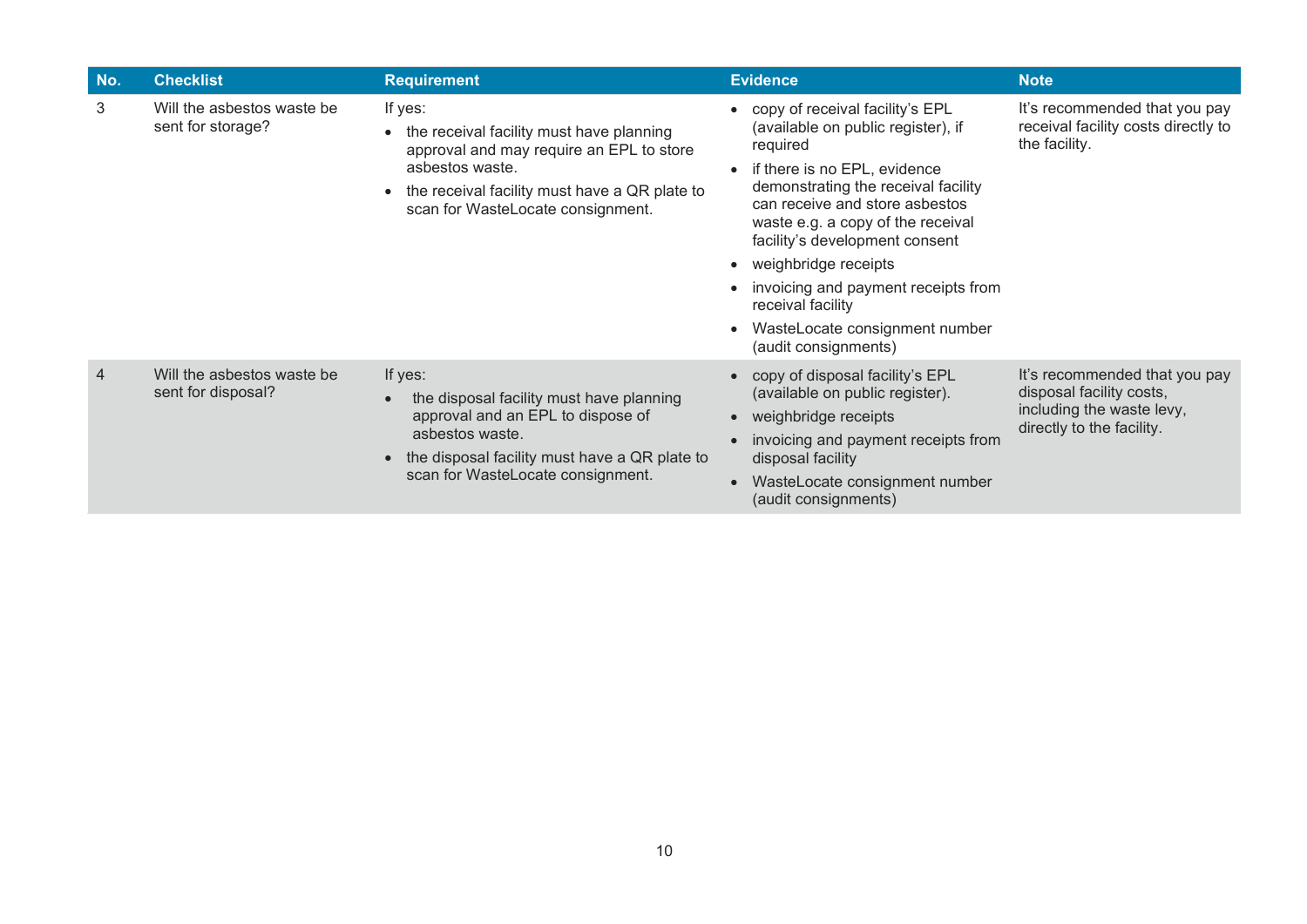#### **Table 3 Virgin excavated natural material (VENM)**

| No.            | <b>Checklist</b>                                  | <b>Requirement</b>                                                                                                                                                             | <b>Evidence</b><br><b>Note</b>                                                                                                                                                                                                                                                                                                                                                                                                                                                                                                                                                |
|----------------|---------------------------------------------------|--------------------------------------------------------------------------------------------------------------------------------------------------------------------------------|-------------------------------------------------------------------------------------------------------------------------------------------------------------------------------------------------------------------------------------------------------------------------------------------------------------------------------------------------------------------------------------------------------------------------------------------------------------------------------------------------------------------------------------------------------------------------------|
|                | Is any of the waste VENM?                         | If yes:<br>• classify waste onsite using the EPA Waste<br><b>Classification Guidelines.</b>                                                                                    | • waste classification report<br>• sampling results (if available)<br>• geo-tech report (if available)                                                                                                                                                                                                                                                                                                                                                                                                                                                                        |
| 2              | Will the VENM be transported<br>offsite?          | If yes:<br>waste tracking requirements apply if waste<br>>10 tonnes generated in the MLA is<br>transported outside NSW<br>loads must be covered during transport.<br>$\bullet$ | • records detailing where material<br>was transported to<br>• transport records (e.g. GPS<br>trackers)                                                                                                                                                                                                                                                                                                                                                                                                                                                                        |
| 3              | Will the VENM be sent for<br>reuse or processing? | If yes:<br>receival facility must have planning<br>$\bullet$<br>approval and may require an EPL to<br>lawfully reuse or process VENM.                                          | • copy of receival facility's EPL<br>It's recommended that you pay<br>receival facility costs directly to<br>(available on public register), if<br>the facility, if applicable.<br>required<br>if there is no EPL, evidence<br>$\bullet$<br>demonstrating the facility can re-use<br>or process VENM lawfully e.g. a<br>copy of the receival facility's<br>development consent<br>• statutory declaration from owner of<br>receival facility<br>• weighbridge receipts, if applicable<br>invoicing and payment receipts from<br>$\bullet$<br>receival facility, if applicable |
| $\overline{4}$ | Will the VENM be sent offsite<br>for disposal?    | If yes:<br>disposal facility must have planning<br>approval and may require an EPL to dispose<br>of VENM.                                                                      | It's recommended that you pay<br>copy of disposal facility's EPL<br>disposal facility costs,<br>(available on public register), if<br>including the waste levy,<br>required<br>directly to the facility.<br>if there is no EPL, evidence<br>demonstrating the disposal facility<br>can dispose of VENM lawfully e.g. a<br>copy of the disposal facility's<br>development consent<br>weighbridge receipts<br>invoicing and payment receipts from<br>disposal facility                                                                                                          |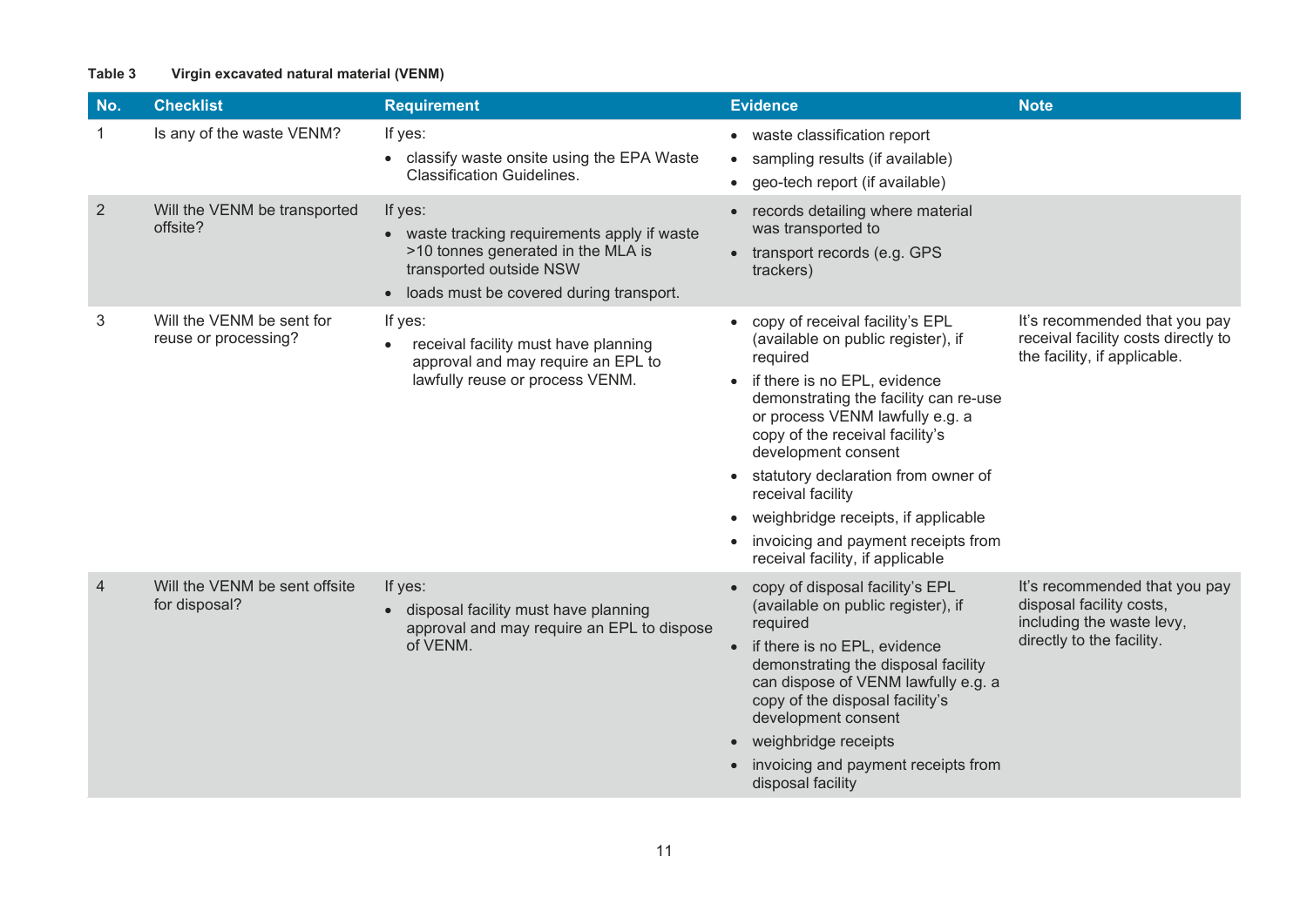#### **Table 4 Excavated natural material (ENM)**

| No.            | <b>Checklist</b>                        | <b>Requirement</b>                                                                                                                                                                                              | <b>Evidence</b>                                                                                                                                                                                                                                                        | <b>Note</b>                                                                                          |
|----------------|-----------------------------------------|-----------------------------------------------------------------------------------------------------------------------------------------------------------------------------------------------------------------|------------------------------------------------------------------------------------------------------------------------------------------------------------------------------------------------------------------------------------------------------------------------|------------------------------------------------------------------------------------------------------|
|                | Is any of the waste ENM?                | If yes:<br>classify waste onsite using the EPA Waste<br><b>Classification Guidelines</b><br>the waste is subject to an RRO and RRE. All<br>$\bullet$<br>conditions of the RRO and RRE must be<br>complied with. | • waste classification report<br>• sampling results<br>records required by RRO including<br>sampling results and copies of the<br>statements of compliance<br>• geo-tech report (if available)                                                                         |                                                                                                      |
| $\overline{2}$ | Will the ENM be transported<br>offsite? | If yes:<br>waste tracking requirements apply if waste<br>$\bullet$<br>>10 tonnes generated in the MLA is<br>transported outside NSW<br>loads must be covered during transport.<br>$\bullet$                     | records detailing where ENM was<br>transported to<br>transport records (e.g. GPS<br>trackers)                                                                                                                                                                          |                                                                                                      |
| 3              | Will the ENM be sent for<br>reuse?      | If yes:<br>receival facility must have planning<br>$\bullet$<br>approval to re-use the waste.                                                                                                                   | statutory declaration from owner of<br>receival facility<br>evidence demonstrating the facility<br>can re-use ENM lawfully e.g. a copy<br>of the receival facility's development<br>consent<br>invoicing and payment receipts from<br>receival facility, if applicable | It's recommended that you pay<br>receival facility costs directly to<br>the facility, if applicable. |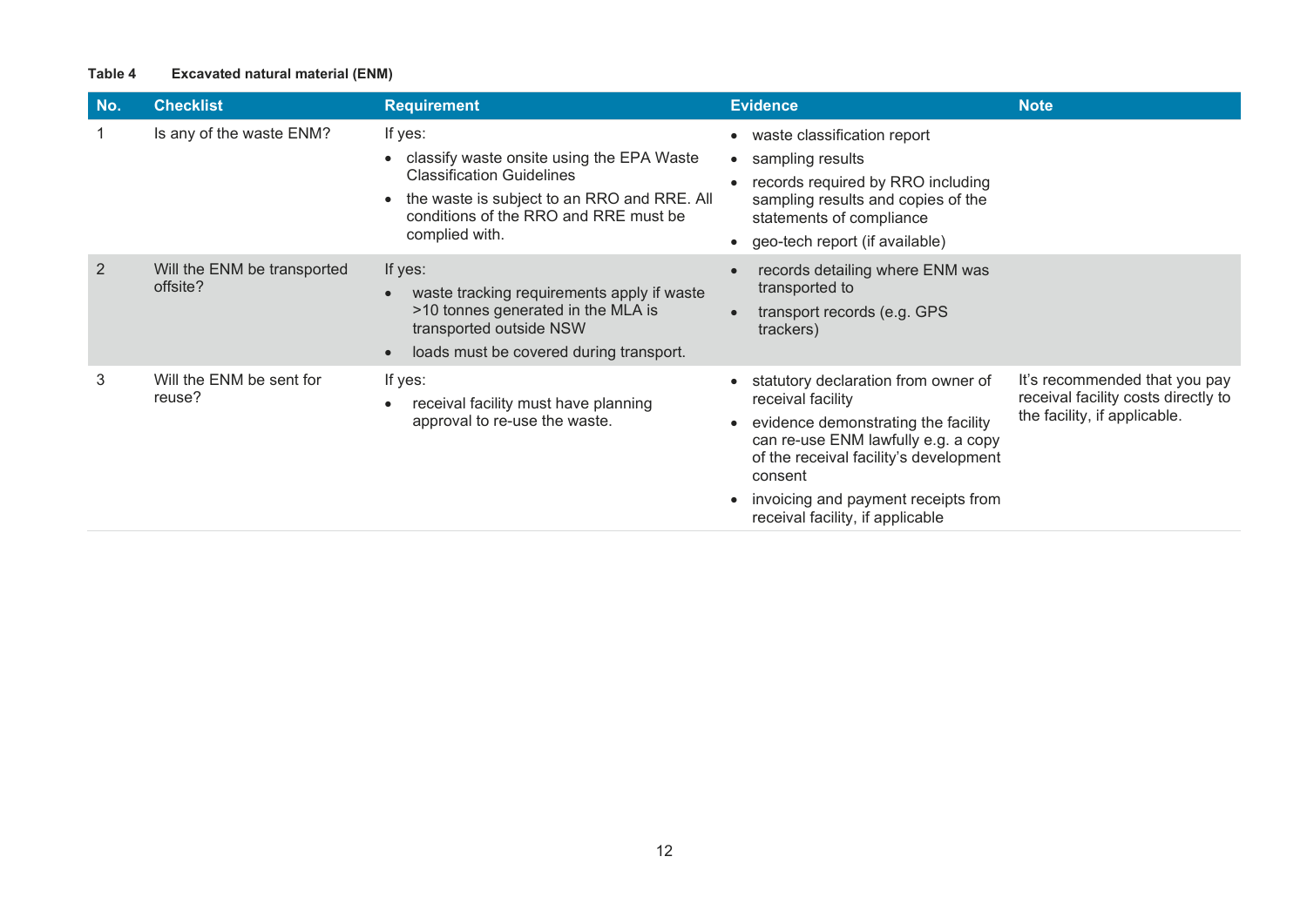#### **Table 5 Excavated material (other than VENM, ENM or asbestos-contaminated soil)**

| No.            | <b>Checklist</b>                                                                                                            | <b>Requirement</b>                                                                                                                                                                                                                                                                                                                                 | <b>Evidence</b>                                                                                                                                                                                                                                                                                                                                                                                                             | <b>Note</b>                                                                                                                                                                                                                                                    |
|----------------|-----------------------------------------------------------------------------------------------------------------------------|----------------------------------------------------------------------------------------------------------------------------------------------------------------------------------------------------------------------------------------------------------------------------------------------------------------------------------------------------|-----------------------------------------------------------------------------------------------------------------------------------------------------------------------------------------------------------------------------------------------------------------------------------------------------------------------------------------------------------------------------------------------------------------------------|----------------------------------------------------------------------------------------------------------------------------------------------------------------------------------------------------------------------------------------------------------------|
| 1              | Is any of the waste excavated<br>material (other than VENM,<br><b>ENM</b> and asbestos-<br>contaminated soil)?              | If yes:<br>• classify waste onsite using the EPA Waste<br><b>Classification Guidelines</b><br>if the waste is subject to an RRO and RRE,<br>$\bullet$<br>all conditions of the RRO and RRE must be<br>complied with.                                                                                                                               | • waste classification report<br>• sampling results<br>records required by RRO including<br>$\bullet$<br>sampling results and copies of the<br>statements of compliance<br>• geo-tech report (if available)<br>immobilisation approvals                                                                                                                                                                                     | Prior to disposal, hazardous<br>waste must be treated to lower<br>its waste classification, either<br>onsite or off-site at a licensed<br>hazardous-waste processing<br>facility. Treatment may include<br>immobilisation under an<br>immobilisation approval. |
| $\overline{2}$ | Will excavated material (other<br>than VENM, ENM and<br>asbestos contaminated soil)<br>be transported offsite?              | If yes:<br>• waste tracking requirements apply if:<br>$\circ$ waste >10 tonnes generated in the MLA<br>is transported outside NSW, or<br>$\circ$ waste is of a type described in<br>Schedule 1 of the Protection of the<br><b>Environment Operations (Waste)</b><br><b>Regulation 2014</b><br>loads must be covered during transport.<br>$\bullet$ | • consignment authorisations and<br>waste transport certificates, if<br>required<br>• records detailing where material<br>was transported to<br>transport records (e.g. GPS<br>trackers)                                                                                                                                                                                                                                    |                                                                                                                                                                                                                                                                |
| 3              | Will excavated material (other<br>than VENM, ENM and<br>asbestos-contaminated soil)<br>be sent for re-use or<br>processing? | If yes:<br>receival facility must have planning approval<br>$\bullet$<br>and may require an EPL to re-use or<br>process those waste types                                                                                                                                                                                                          | • copy of receival facility's EPL<br>(available on public register), if<br>required<br>if there is no EPL, evidence<br>demonstrating the facility can re-use<br>or process the waste lawfully e.g. a<br>copy of the receival facility's<br>development consent<br>weighbridge receipts<br>$\bullet$<br>invoicing and payment receipts from<br>receival facility<br>statutory declaration from owner of<br>receival facility | It's recommended that you pay<br>receival facility costs directly to<br>the facility.                                                                                                                                                                          |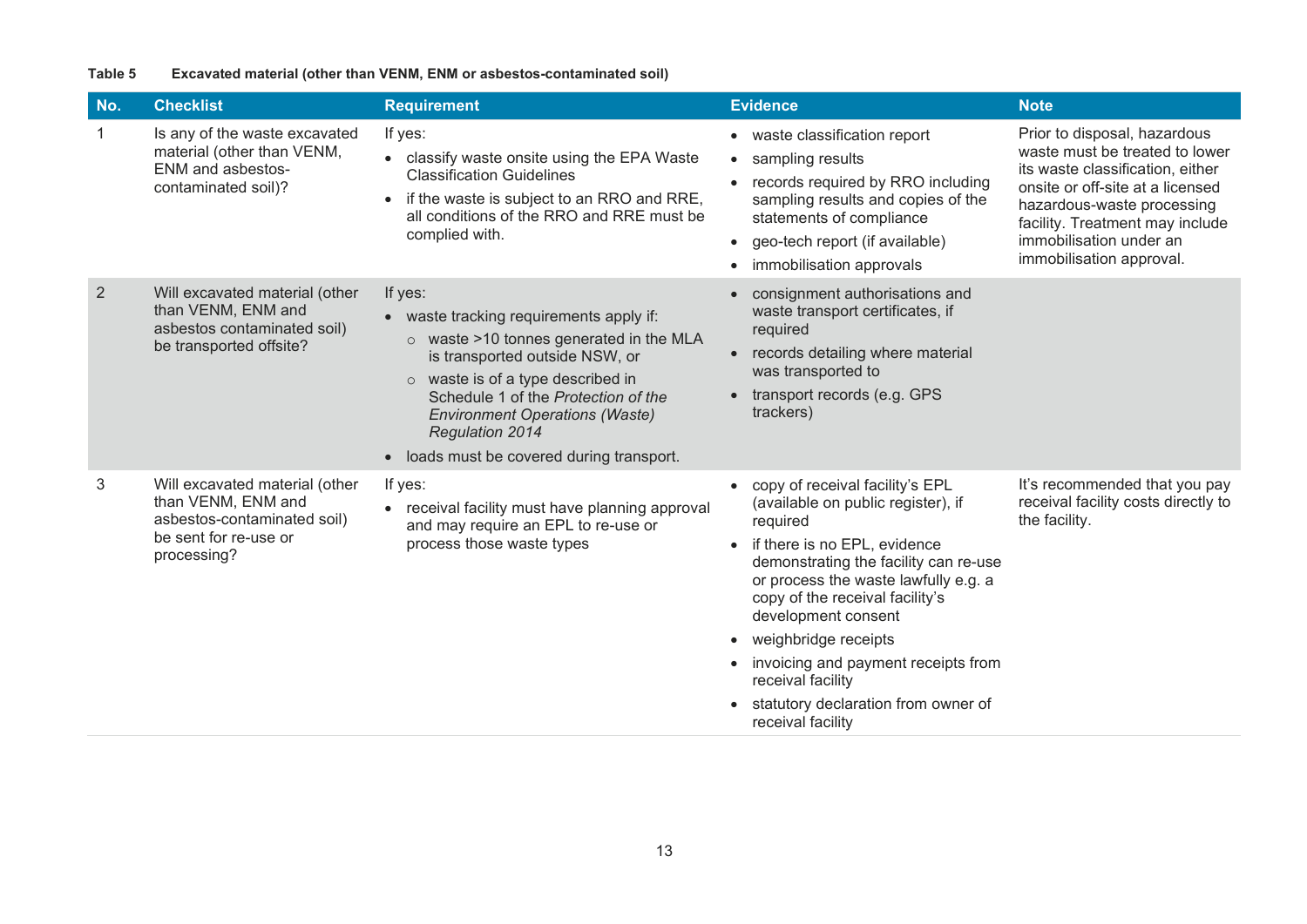| No. | <b>Checklist</b>                                                                                             | <b>Requirement</b>                                                                                                     | <b>Evidence</b>                                                                                                                                                                                                                                                                                                                                            | <b>Note</b>                                                                                                         |
|-----|--------------------------------------------------------------------------------------------------------------|------------------------------------------------------------------------------------------------------------------------|------------------------------------------------------------------------------------------------------------------------------------------------------------------------------------------------------------------------------------------------------------------------------------------------------------------------------------------------------------|---------------------------------------------------------------------------------------------------------------------|
| 4   | Will excavated material (other<br>than VENM, ENM and<br>asbestos-contaminated soil)<br>be sent for disposal? | If yes:<br>disposal facility must have planning<br>approval and may require an EPL to dispose<br>of those waste types. | • copy of disposal facility's EPL<br>(available on public register), if<br>required<br>• if there is no EPL, evidence<br>demonstrating the disposal facility<br>can dispose of the waste lawfully<br>e.g. a copy of the disposal facility's<br>development consent<br>• weighbridge receipts<br>• invoicing and payment receipts from<br>disposal facility | It's recommended that you pay<br>disposal facility costs,<br>including the waste levy,<br>directly to the facility. |
|     |                                                                                                              |                                                                                                                        |                                                                                                                                                                                                                                                                                                                                                            |                                                                                                                     |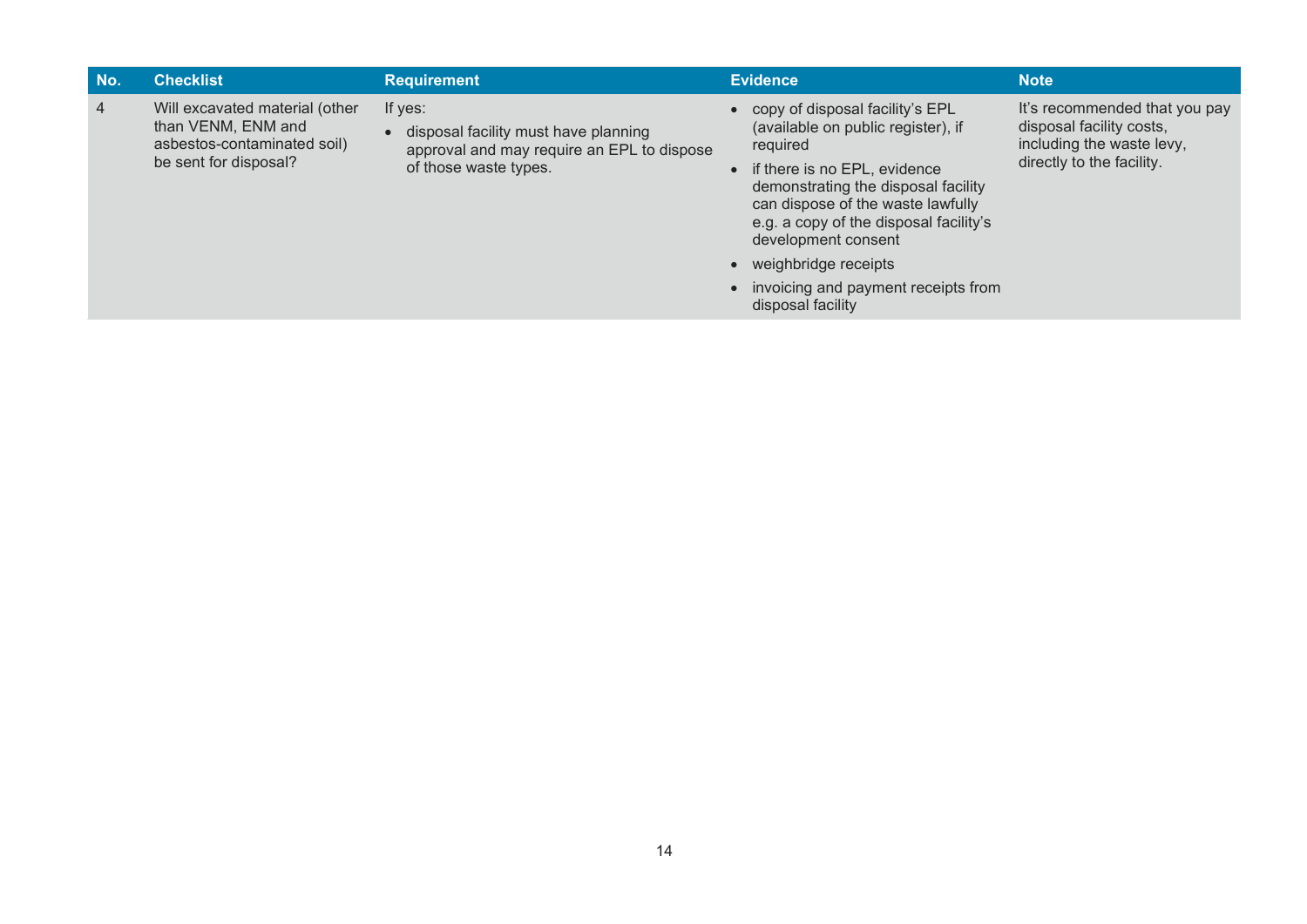# **4. Resources**

## **4.1. Abbreviations**

| <b>B&amp;D</b> waste | Building and demolition waste                                    |
|----------------------|------------------------------------------------------------------|
| <b>CLM Act</b>       | <b>Contaminated Land Management Act 1997</b>                     |
| <b>ENM</b>           | Excavated natural material                                       |
| EPL.                 | <b>Environment protection licence</b>                            |
| <b>MLA</b>           | Metropolitan Levy Area                                           |
| <b>POEO Act</b>      | <b>Protection of the Environment Operations Act 1997</b>         |
| <b>RRE</b>           | Resource recovery exemption                                      |
| <b>RRO</b>           | Resource recovery order                                          |
| <b>SEPP 55</b>       | State Environmental Planning Policy No 55 – Remediation of Land  |
| <b>VENM</b>          | Virgin excavated natural material                                |
| <b>Waste Reg</b>     | Protection of the Environment Operations (Waste) Regulation 2014 |

## <span id="page-16-1"></span><span id="page-16-0"></span>**4.2. Definitions**

### **Asbestos**

The *Protection of the Environment Operations Act 1997* (POEO Act) defines asbestos as:

The fibrous form of those mineral silicates that belong to the serpentine or amphibole groups of rock-forming minerals, including actinolite, amosite (brown asbestos), anthophyllite, chrysotile (white asbestos), crocidolite (blue asbestos) and tremolite.

### **Asbestos waste**

The POEO Act defines asbestos waste as:

<span id="page-16-4"></span><span id="page-16-3"></span><span id="page-16-2"></span>Any waste that contains asbestos.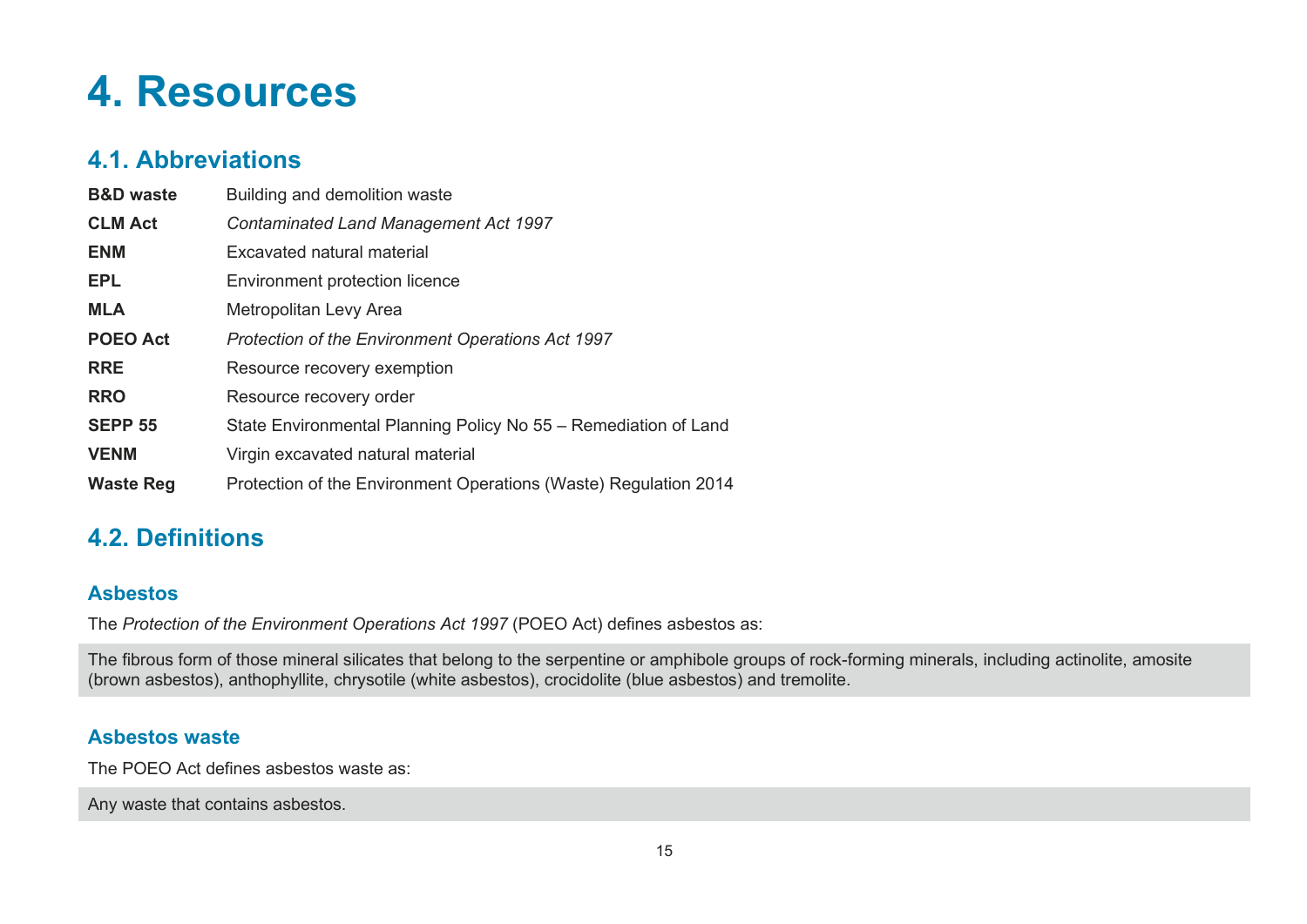### **Building and demolition waste**

The POEO Act defines building and demolition waste as:

Unsegregated material (other than material containing asbestos waste or liquid waste) that results from –

the demolition, erection, construction, refurbishment or alteration of buildings other than –

chemical works, or

mineral processing works, or

container reconditioning works, or

waste treatment facilities, or

the construction, replacement, repair or alteration of infrastructure development such as roads, tunnels, sewage, water, electricity, telecommunications and airports,

and includes materials such as –

bricks, concrete, paper, plastics, glass and metal, and

timber, including unsegregated timber, that may contain timber treated with chemicals such as copper chrome arsenate (CCA), high temperature creosote (HTC), pigmented emulsified creosote (PEC) and light organic solvent preservative (LOSP),

<span id="page-17-0"></span>but does not include excavated soil (for example, soil excavated to level off a site prior to construction or to enable foundations to be laid or infrastructure to be constructed).

### **Contaminated soil**

The POEO Act defines contaminated soil as:

<span id="page-17-1"></span>Soil or sediment that contains a substance at a concentration above the concentration at which the substance is normally present in soil or sediment from the same locality, being a presence that presents a risk of harm to human health or any other aspect of the environment, where harm to the environment includes any direct or indirect alteration of the environment that has the effect of degrading the environment.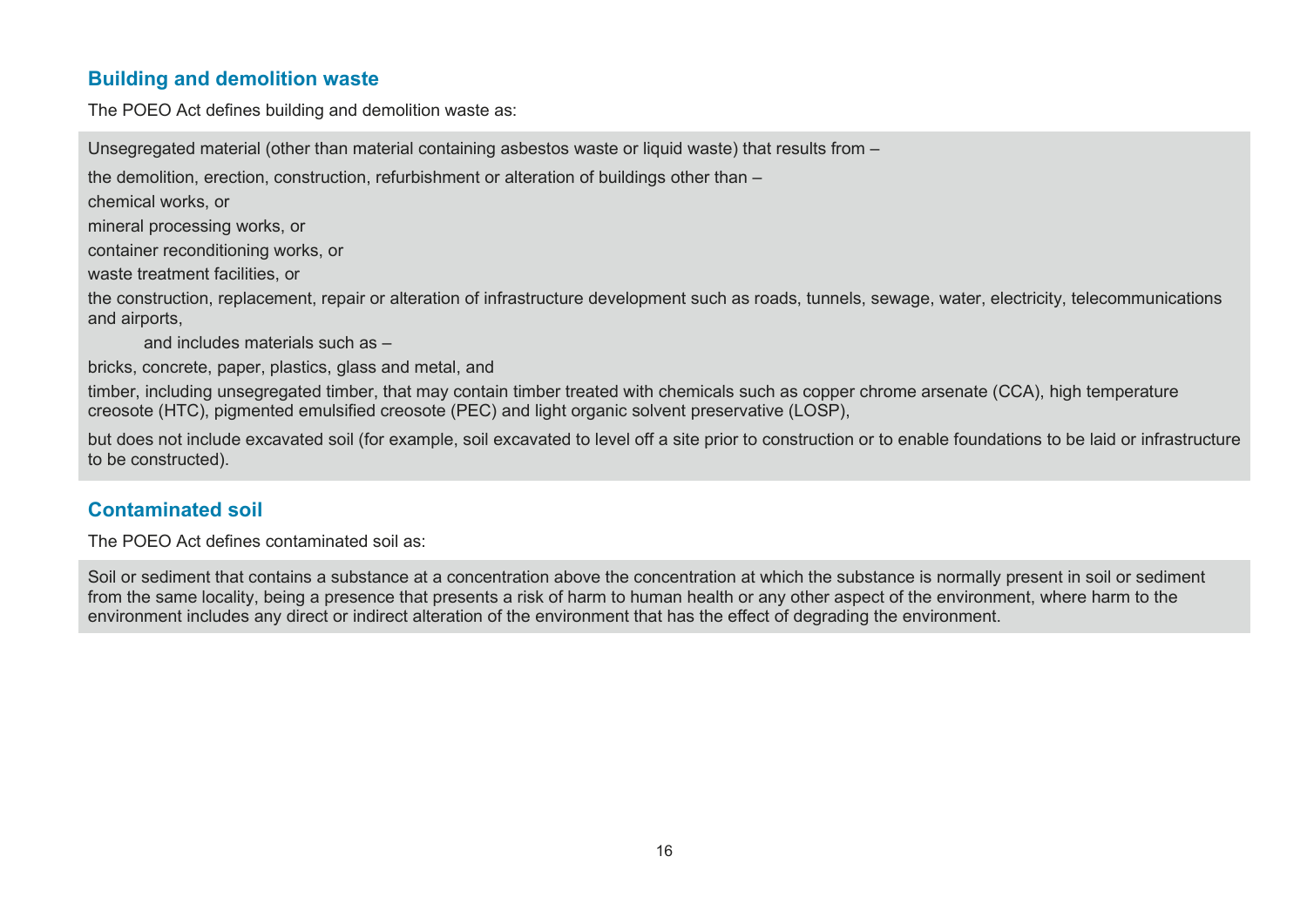### **Excavated natural material (ENM)**

The resource recovery order 'Excavated Natural Material Order 2014' defines, for the purposes of the order, excavated natural material as:

naturally occurring rock and soil (including but not limited to materials such as sandstone, shale, clay and soil) that has:

been excavated from the ground, and

contains at least 98% (by weight) natural material, and

does not meet the definition of Virgin Excavated Natural Material in the Act.

Excavated natural material does not include material located in a hotspot; that has been processed; or that contains asbestos, Acid Sulfate Soils (ASS), Potential Acid Sulfate soils (PASS) or sulfidic ores.

All requirements of the Excavated Natural Material Order 2014 and the related resource recovery exemption 'Excavated Natural Material Exemption 2014' must be met for the re-use of excavated natural material to be lawful.

### **Virgin excavated natural material (VENM)**

The POEO Act defines virgin excavated natural material as:

<span id="page-18-0"></span>natural material (such as clay, gravel, sand, soil or rock fines):

that has been excavated or quarried from areas that are not contaminated with manufactured chemicals, or with process residues, as a result of industrial, commercial, mining or agricultural activities and

that does not contain any sulfidic ores or soils or any other waste,

<span id="page-18-1"></span>and includes excavated natural material that meets such criteria for virgin excavated natural material as may be approved for the time being pursuant to an EPA Gazettal notice.